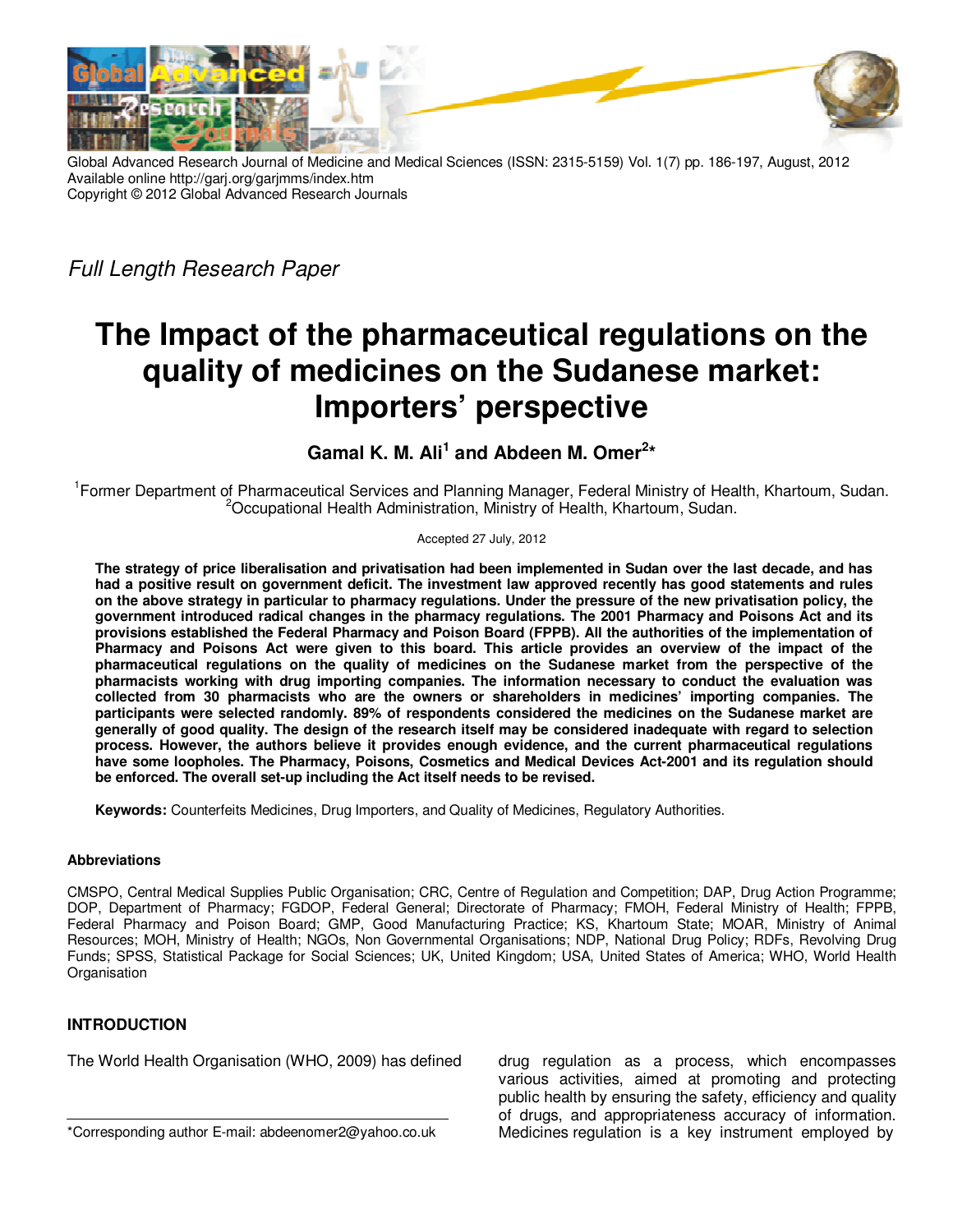many governments to modify the behaviour of drug systems. The regulation of pharmaceuticals relates to control of manufacturing standards, the quality, the efficacy and safety of drugs, labelling and information requirements, distribution procedures and consumer prices (Sibanda, 2004). To assure quality of medicines, in most countries registration is required prior to the introduction of a drug preparation into the market. The manufacture, registration and sale of drugs have been the subject of restricts regulations and administrative procedures worldwide for decades. Nobody would seriously argue drugs should be proven to be 100% safe. No set of regulations could achieve that goal, because it is impossibility and all drugs carry some risk (Lexchin, 1990).

Stringent drug regulation was introduced across many countries in the 1960s following the thalidomide disaster, and had since been embraced by the industry as a commercial essential seal of safety and quality (Lofgren, and Boer, 2004). In spite of the measures, many countries, especially developing ones face a broader range of problems. In several developing countries drug quality is a source of concern. There is a general feeling there is a high incidence of drug preparations, which are not of acceptable quality (Shakoor, Taylor, and Behrens, 1997). For example, about 70% of counterfeit medicines were reported by developing countries (Helling-Borda, 1995). Reports from Asia, Africa, and South America indicate 10% to 50 % of prescription drugs in certain countries may be counterfeit (Rudolf, and Bernstein, 2004). For instance, in Nigeria where fake medicines may be more than 60 -70% genuine drugs in circulation (Osibo, 1998), and 109 children died in 1990 after being administered fake Paracetamol (Alubo, 1994). In Gambia the drug registration and control system resulted in the elimination of 'drug peddlers' and certain 'obsolete and harmful' drugs, as well as a large decrease in the percentage of brand and combination drugs (Jallow, 1991). The percentage of drugs failed quality control testing was found to be zero in Colombia, but 92% in the private sector of Chad (WHO/DAP, 1996). Hence, it is very difficulty to obtain an accurate data. The proportion of drugs in the USA marketplace are counterfeit is believed to be small - less than 1 percent (Rudolf, and Bernstein, 2004). (Andalo, 2004) reported two cases of counterfeit medicines found their way into legitimate medicine supply chain in the UK in 2004.

Poor quality drug preparations may lead to adverse clinical results both in terms of low efficacy and encourage drug resistance (Shakoor, Taylor, and Behrens, 1997). Regulations are the basic devices employed by most governments to protect the public health against substandard, counterfeit, low quality medicines, and to control prices. Thus, thorough knowledge of whether these regulations produce the intended effects or generate unexpected adverse consequences is therefore critical. The World Health

Organisation (WHO) undertook a number of initiatives to improve medicines quality in its member states and promote global mechanisms for regulating the quality of pharmaceutical products in the international markets. But, there are not any WHO guidelines on how to evaluate the impact of these regulations. There are numerous reports concerning drug regulations, but the published work on the impact of these regulations on the quality of medicines moving in the international commerce has been scarce. Findings from most published studies lack comparable quantitative information that would allow for objective judging whether and by how much progress on the various outcomes have been made by the implementation of the pharmaceutical regulations. To ignore evaluations and to implement drug regulation based on logic and theory, is to expose society to untried measures in the same way patients were exposed to untested medicines (Ratanwijitrasin, Soumerai, and Weerasuriya, 2001).

## **Aims and objectives**

The main purpose of this article is to analyse and determine the opinion of a group of pharmacists who are the owners or shareholders in the Sudanese medicine importing companies and their perception concerning the effects of the government's new Pharmacy, Poisons, Cosmetics and Medical Devices Act has had on the quality of medicines in Sudan. To achieve this purpose the following questions would be answered:

(1) Do the Sudan pharmacy legislations prohibit marketing of low quality medicines?

(2) What is the impact of the transfer of veterinary medicines registration system to the Ministry of Animal Resources after the approval of the Pharmacy and Poisons Act 2001?

(3) Does pre-marketing analysis of medicines help to detect the counterfeit medicines?

(4) Does importation of non-registered (All medicines should be registered by the General Directorate of Pharmacy to get marketing approval. Each manufacturer or importer must present extensive information on the product (or products) submitted to allow Technical Standing Committee for drug registration evaluates the quality, safety, efficacy and price of medicines) medicines by the government and nongovernmental organisations exacerbate the problem of low quality medicine if any?

In Sudan, the researchers did not identify any rigorous evaluations or quantitative studies about the impact of drug regulations on the quality of medicines and how to protect public health against counterfeit or low quality medicines, although it is practically possible. However, the regulations must be continually evaluated to ensure the public health is protected against by marketing high quality medicines rather than commercial interests, and the drug companies are held accountable for their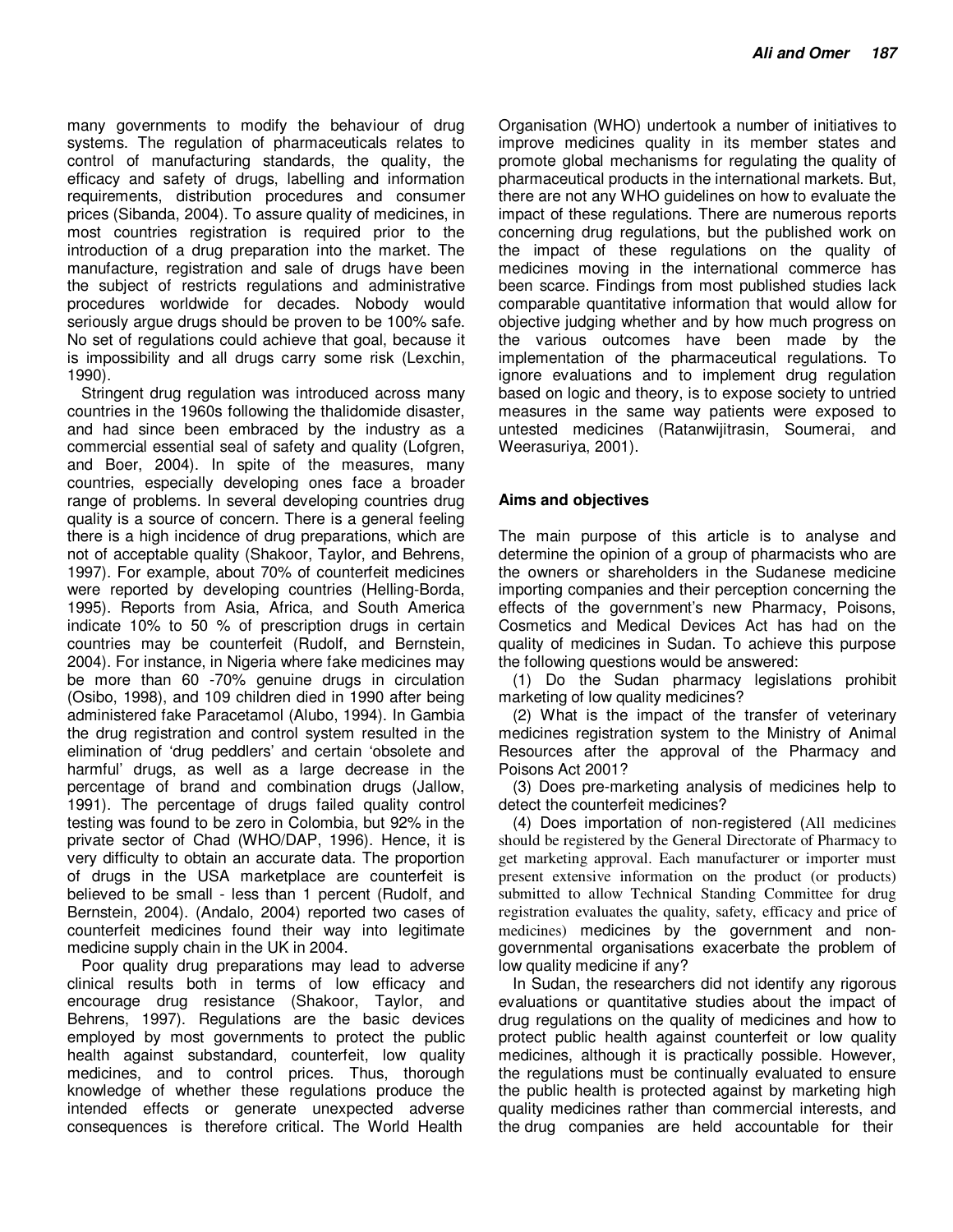conducts.

### **Medicines legislation framework in Sudan**

The availability of medicines in Sudan is controlled on the basis of safety, quality and efficacy. Thus, the government effects control in accordance with the Pharmacy, Poisons, Cosmetics and Medical Devices Act 2001 and its instruments. The Federal or State Departments of Pharmacy (DOP) and directives issued orders. The primary objective of both Federal and States' Departments of Pharmacy is to safeguard public health by ensuring all medicines and pharmaceuticals on the Sudan market meet appropriate standards of safety, quality and efficacy. The safeguarding of public health is achieved largely through the system of medicines' registration and licensing of pharmacy premises.

The first Pharmacy and Poisons Act was enacted in 1939. This Act had been amended three times since then. In 2001 amendments, cosmetics and medical devices were also brought under its purview. Thus, the name was changed to Pharmacy, Poisons, Cosmetics and Medical Devices Act (hereafter the Act). The Act regulates the compounding, sale, distribution, supply, dispensing of medicines and provides different levels of control for different categories e.g., medicines, poisons, cosmetics, chemicals for medical use and medical devices.

The Act makes provision for the publication of regulations and guidelines by the Federal Pharmacy and Poisons Board (FPPB), the pharmaceutical regulatory authority and its executive arm - the Federal General Directorate of Pharmacy (FGDOP). The FGDOP regulates mainly four aspects of medicines use: safety, quality, efficacy and price. Traditionally, governments in many countries, particularly developed nations have attempted to ensure the efficiency, safety, rational prescribing, and dispensing of drugs through premarketing registration, licensing and other regulatory requirements (Ratanwijitrasin, Soumerai, and Weerasuriya, 2001). When applying to register the medicine manufacturers and importers are required to furnish the FGDOP with a dossier of information including among others, the indication of the medicine, its efficacy, side effects, contraindication, warnings on usage by high risk groups, price, storage and disposal (MOH, 2001).

The role of FGDOP includes among others:

1. Regulation and control of the importation, exportation, manufacture, advertisement, distribution, sale and the use of medicines, cosmetics, medical devices and chemicals;

2. Approval and registration of new medicines - the Act requires FGDOP should register every medicine before be sold or marketed. Companies are required to submit applications for the registration of medicines for the evaluation and approval;

3. Undertake appropriate investigations into the production premises and raw materials for drugs and establish relevant quality assurance systems including certification of the production sites and regulated products;<br>4. U

4. Undertake inspection of drugs' whole and retail sellers owned by both public or private sectors;

5. Compile standard specifications and regulations and guidelines for the production, importation, exportation, sale and distribution of drugs, cosmetics, etc.

6. Control of quality of medicines: This will be done by regular inspection and post-marketing surveillance;

7. Licensing of pharmacy premises (i.e., pharmaceutical plants, wholesalers and retail pharmacies);

8. Maintain national drug analysis laboratories for the pre- and post- marketing analysis of medicines;<br>9. Coordination with states department

9. Coordination with states departments of pharmacy to ensure the enforcement of the Act and its rules and directives.

## **Sudan medicines' quality measures**

The following summarises the quality measures of all medicines.

## **Registration of medicines**

The FGDOP is responsible for the appraisal, and registration of all medicines and other pharmaceuticals for both human and veterinary use on the Sudan market. It is also responsible for the verification of the competence of manufacturing companies, the manufacturing plants, the ability to produce substances or products of high quality before registering these companies and allowing them to apply for registration of their products in Sudan. When necessary, visits conducted to those companies and their manufacturing units, to verify their compliance with good manufacturing practice recommended by the WHO. The applicant for registration of pharmaceutical product must submit all prescribed data and the certificates required under the WHO certification scheme for a pharmaceutical product moving into international commerce, and any other information that is necessary for assuring the quality, efficiency and stability of the product through its shelf life (NDP, 1997).

## **Licensing of pharmacy premises**

The licensing is a registration exercise to provide the DOP at state level (Federal level in case of local manufacturing plants) with the information necessary for the full implementation of the Act. Licenses are granted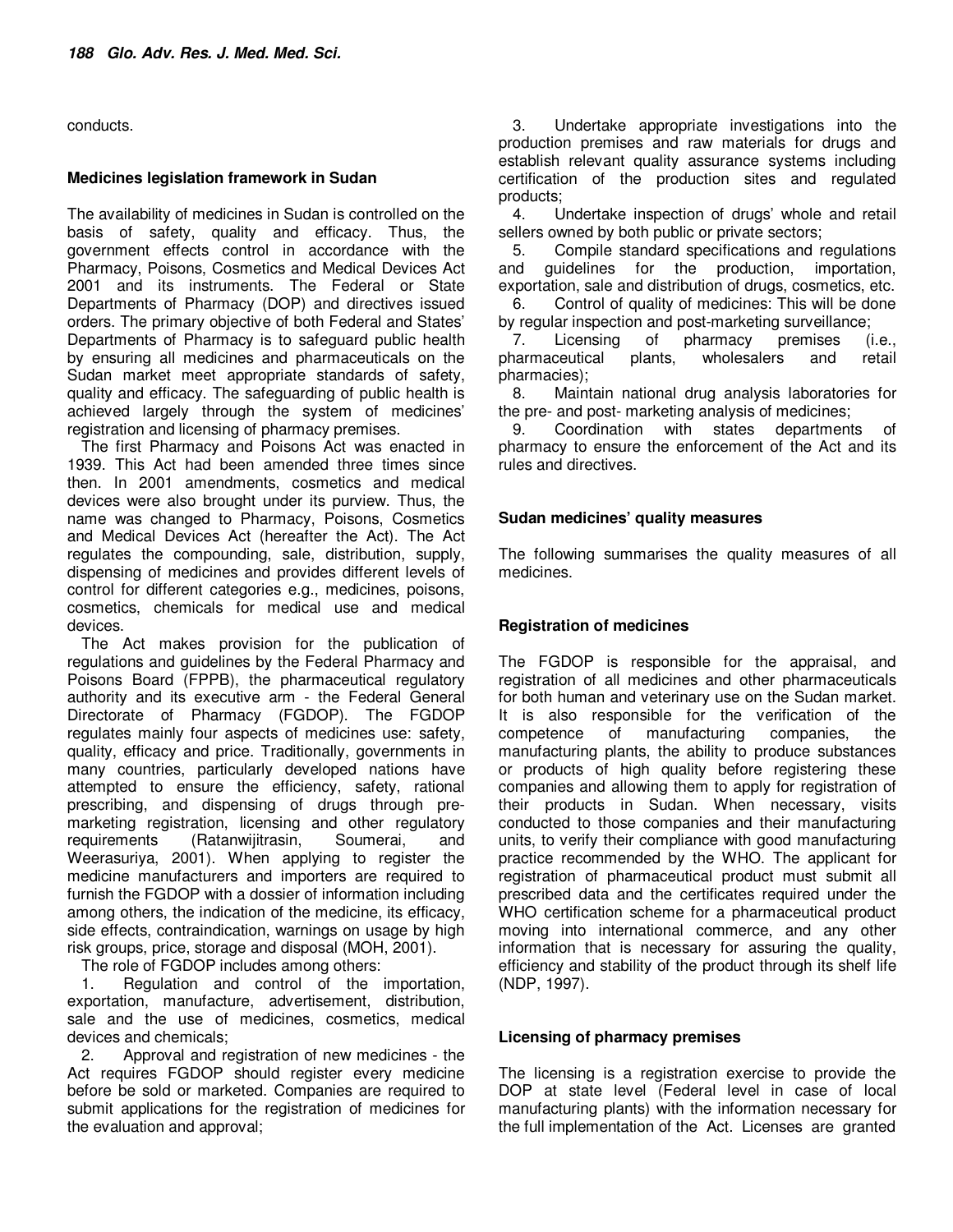for a period of one year, and may be renewed at the end of December every year (applications to the relevant DOP before expiry of the current license). To improve the effectiveness of the public pharmacy, resources should be switched towards areas of need, reducing inequalities and promoting better health conditions. Medicines are financed either through cost sharing or full private. The role of the private services is significant. The present policy of the national health–care system in Sudan is based on ensuring the welfare of the Sudanese inhabitants through increasing national production and upgrading the productivity of individuals. The strategy of price liberalisation and privatisation had been implemented in Sudan over the last decade, and has had a positive result on government deficit.

There are three major licenses as follows:

## **a) License A (Wholesaler License)**

The pharmaceutical importing companies have subjected to two broad categories of regulation. Those are the registration and administrative process, and the regulation of quality manufacturing standards, efficacy and information disclosure.

License A authorises the holder to sell a registered medicine to a person who buys the medicine for the purpose of sale or supply to someone else under the direct supervision of a registered pharmacist or licensed medical doctor. Licensing of the wholesalers involves identification of the wholesaler and suitability of the premise. There are 175 wholesalers in Sudan. The majority (162 wholesalers) are local agents for the goods manufactured from abroad. The rest are 13 "local manufacturer" wholesalers at Khartoum State (KS) and distribute the medicines to the whole country. Wholesalers are inspected by the state DOP before license is granted and thereafter at least once per year.

## **b) License B (Retail Pharmacy License)**

Authorises the holder to sell a registered medicine to a patient on prescription or over-the counter basis under direct supervision of the registered pharmacist. The pharmacies are inspected before a license is issued and thereafter at least twice per year.

## **c) License D (Manufacturer's License)**

Manufacturing includes many processes carried out in the course of making a medicinal product. A manufacturer's license covers all aspects- bulk drug, product manufacture, filling, labelling and packagingunder supervision of a registered pharmacist. There are 13 generic manufacturing sites at Khartoum State (KS).

The Federal DOP inspects each one. Good manufacturing practice (GMP) is the basis of the inspection. Effective control of quality requires a manufacturer possess, and the appropriate facilities with respect to premises, equipment, staff, expertise and effective well-equipped quality control laboratory. Normally, before a license is granted, an inspection of premises is made and Federal DOP takes this into account. The local manufacturers produce 65 pharmaceutical dosage forms of essential drugs and cover 60% of the Central Medical Supplies Public Organisation (CMSPO) purchases.

In Sudan there are two types of retail pharmacy:

#### **Commercial private pharmacies**

These are private establishments retailing registered drugs and medical supplies at a mark-up of 18%. The source of the drugs and pharmaceuticals is private wholesalers. In 2002, though unlawful, the CMSPO started to sell its non-registered medicines to the private pharmacies. By the end of 2004, there were 779 private pharmacies in Sudan.

#### **People's pharmacies**

These are quasi-public establishments retailing drugs and medical supplies below the market prices to improve access and availability of pharmaceuticals. They were founded in the early 1980s as a pilot study for a drug cost recovery system. Those differ from the private commercial pharmacies. Firstly, in having access to the CMSPO drugs i.e., generic and large pack products, in addition the brand products from the private wholesalers. Secondly, the peoples' pharmacies are only owned by public organisations (e.g., hospitals, peoples' public organisations (e.g., hospitals, peoples' committees, trade unions and Non Governmental Organisations (NGOs)). Mark-up on cost for drugs from the CMSPO (35%), and from private drug wholesalers (profit margin is 10%). However, they have become commercialised now and operate in a similar way to private pharmacies. The total number of such pharmacies was approximately 200 in Sudan.

#### **Rational for the research**

The drug distribution network in Sudan during the past few years was in a state of confusion. It consists of open market, drug vendors (known as home drug store), community (private) pharmacies, peoples' pharmacies, private and public hospitals, doctors' private clinics, NGOs clinics, private medicines importers (wholesalers), public wholesalers (i.e., Central Medical Supplies and Khartoum State Revolving Drug Fund) and local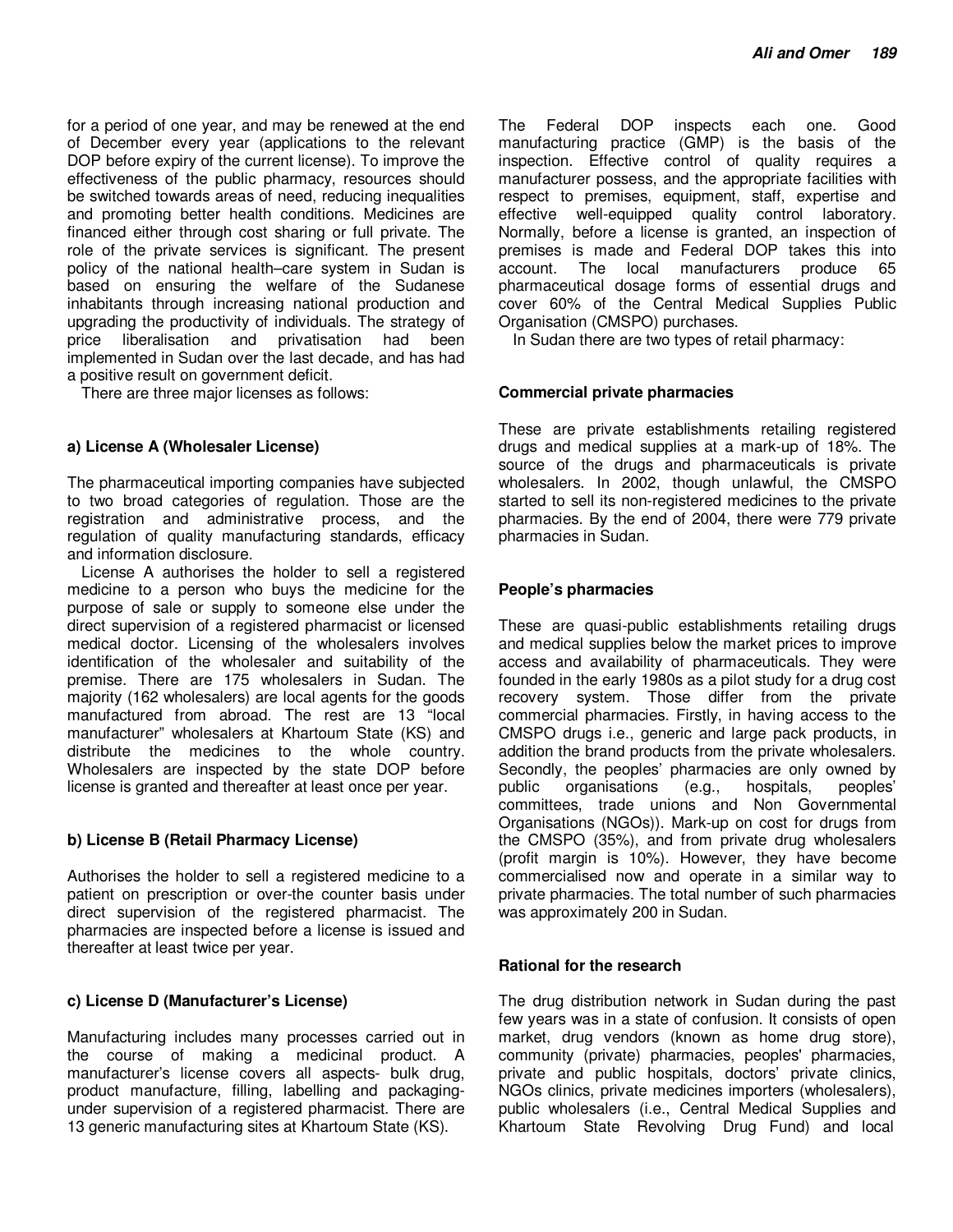pharmaceutical manufacturers. It is a common phenomenon in far states (e.g., Western and Southern states) to see street sellers or mobile sellers (hawkers) sell cigarettes, perfumes, orange and astonishingly medicines that range from Paracetamol and Aspirin tablets to antibiotics and anti-malarial drugs including injections. The medicines are usually left under the sun, and such conditions could facilitate the deterioration of the active ingredients.

The states' departments of pharmacy statutorily licensed community and Peoples' pharmacies. A superintending pharmacist, who is permanently registered with the Sudan Medical Council and licensed, oversees the pharmacy any time it is opened for business (Gamal, and Omer, 2006). With such pharmacies there should not be any serious of the sale of fake drugs. Unfortunately, however there are many pharmacies working without qualified pharmacists.

This study is significant because the people right to health include the right access to a reliable standard of health care and assurance the medicines received are not only genuine but also safe, effective, of good quality and affordable (Erhun, Babalola, and Erhun, 2001). The Sudan government has designed various ways to protect the public against low quality medicines. It is expected to equip the departments of pharmacy especially in remote areas, poor states with material and trained staff to effectively perform duties.

A recent unpublished post-marketing surveillance revealed that 35% of the CMSPO samples and 16% of the private companies (registered products) samples obtained from different pharmacy shops failed to pass the quality test (Elfadil, 2005). However, very few studies if any have been undertaken to evaluate the impact of the regulations put in place by the government long time ago.

This article should reveal strength and weaknesses of the legal pharmaceutical framework in Sudan from drug importers perspective. The findings of this investigation would be instructive to regulatory authorities in the developing countries. It also highlights how systematically the drug companies perceived the role of pharmacy regulations in assuring high quality of medicines and what suggestions (if any) they had to make in order to improve the regulatory framework.

## **METHODS**

The article proposal was discussed to identify and improve the quality of medicines in Sudan. The survey was deliberately drug importers biased, as low quality medicines from informal sources will affect their business. The authors then designed a self-administered questionnaire of 14 close-ended questions and one open question. The questionnaire was designed to address main six issues:

The quality of medicines.

The consequences of splitting of the regulatory authority functions between the Federal Ministry of Health (FMOH) and the Ministry of Animal Resources (MOAR).

• Views on the role of the recently established Federal Pharmacy and Poisons Board, and Pre- and Post-Marketing Surveillance.

• Decentralisation, and

• Increased number of suppliers of non-registered medicines.

The final version of the questionnaire had been tested (three pharmacists working with drug companies in Sudan were asked to fill the questionnaire and feed the authors back whether there was unclear question or not). The questionnaire was tested to make sure all relevant issues were covered, pre-coded and adjusted before its distribution (Appendix 1).

The questionnaire was distributed to all forty participants at a seminar held in July 2004. Total numbers of drug importers companies were 175 in 2004. The seminar was organised by the FGDOP on the new proposal to limit (agree a ceiling for each item) the number of commercial brand product registered from each generic drug (the current situation is open). The owners and shareholders of drug companies were the participants. This was seen by the authors as a great opportunity to collect data of the drug importers' perspective on the quality of medicines. Hence, the study participants were so busy and it was very difficult to devote a time to be interviewed by the authors. In addition, the postal services in Sudan are poor (too slow and unreliable).

Before the beginning of the seminar, the participants were requested by the secretariat to complete the questionnaire and hand it back to the secretariat before departure. The participants were informed it is anonymous questionnaire. The reasons given to the participants for filling out the questionnaire was to enable an academic research to assess the impact of the new Act on the quality of medicines. Finally, at the end of the seminar, the secretariat managed to get 30 questionnaires, representing 75% out of 40 distributed.

The information necessary to conduct this evaluation was collected from 30 pharmacists working with medicines' importing companies. Data gathered by the questionnaire were electronically analysed using Statistical Package for Social Sciences (SPSS) version 12.0 for windows.

## **RESULTS**

The drug distribution network in Sudan consists of open market, drug vendors (known as home drug store), community (private) pharmacies, people's pharmacies, private and public hospitals, doctors' private clinics,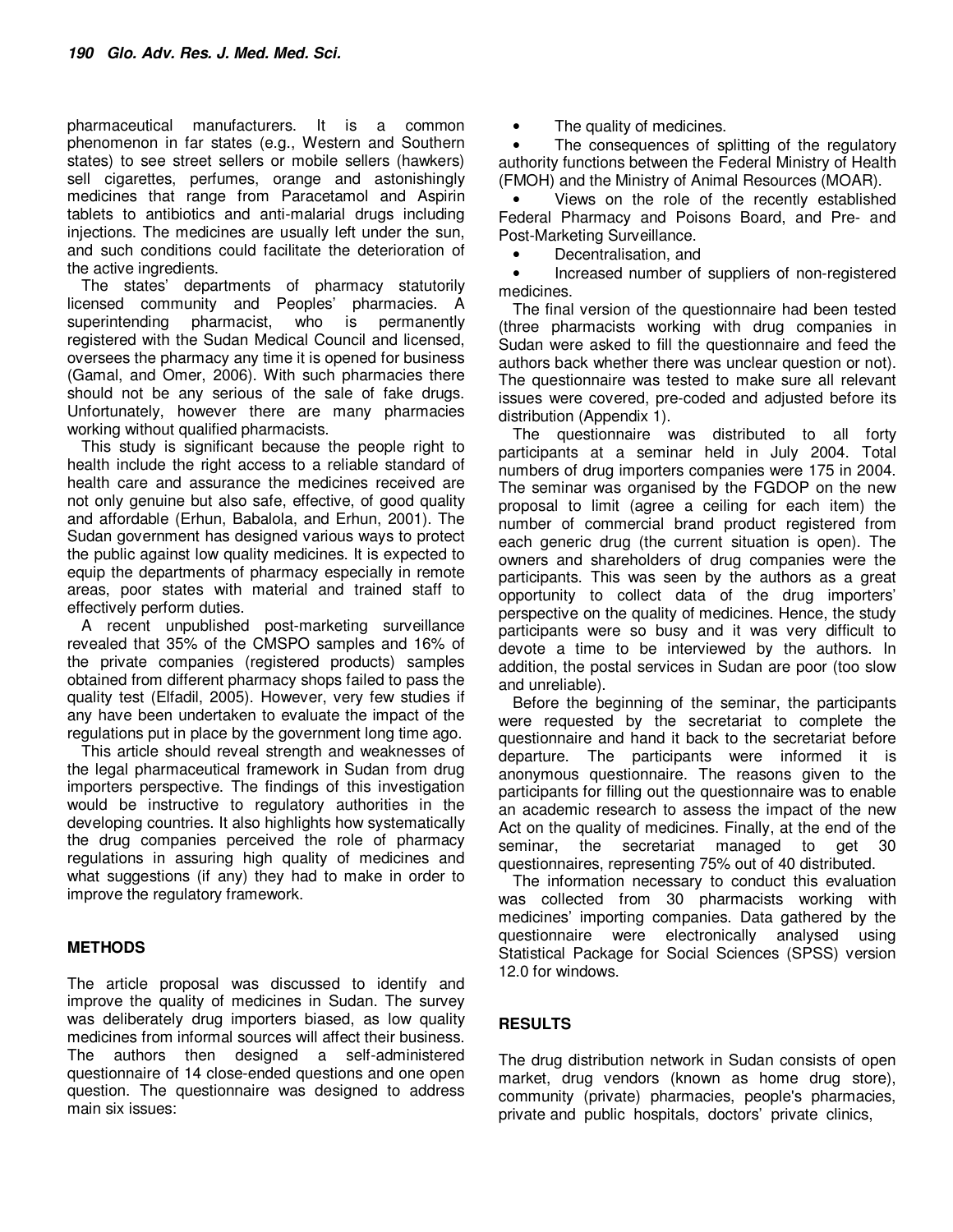**Table 1.** Pharmacists labour market (MOH, 2003)

| <b>Institutions</b>              | 1989 | 2003 | Increase in (%) |
|----------------------------------|------|------|-----------------|
| <b>Faculties of Pharmacy</b>     |      |      | 600%            |
| <b>Registered Pharmacists</b>    | 1505 | 2992 | 99%             |
| <b>Public Sector Pharmacists</b> | 162  | 300  | 85%             |
| <b>Hospital Pharmacies</b>       | 205  | 304  | 48%             |
| <b>Community Pharmacies</b>      | 551  | 779  | 41%             |
| Drug Importing Companies         | 77   | 175  | 127%            |
| <b>Drug Manufacturers</b>        | 5    | 14   | 180%            |

**Table 2.** Pharmacists distribution at state levels (Gamal, and Omer, 2006)

| <b>State</b>                                | <b>Number of pharmacists</b> |
|---------------------------------------------|------------------------------|
| Department of Pharmacy (DOP) Khartoum State | 8                            |
| DOP-North Darfur                            |                              |
| DOP-Sennar                                  | 2                            |
| DOP-North Kordofan                          | 5                            |
| DOP-South Kordofan                          | 7                            |
| DOP-White Nile                              | 2                            |
| DOP-Kassala                                 | 7                            |
| DOP-River Nile                              | 3                            |
| DOP-Northern State                          | 3                            |
| DOP-Al Gezira                               | 6                            |
| Total                                       | 50                           |

The Pharmacists who work with Revolving Drug Funds are not included. "Information about other States is not available (10 Southern states, 2 Darfur states, 2 Eastern states, 1 Blue Nile state, and 1 West Kordofan state)

NGOs clinics, private medicines importers (wholesalers), public wholesalers (i.e., Central Medical Supplies and Khartoum State Revolving Drug Fund) and local pharmaceutical manufacturers. The states' departments of pharmacy statutorily licensed community and Peoples' pharmacies. A superintending pharmacist, who is permanently registered with the Sudan Medical Council and licensed, oversees the pharmacy any time it is opened for business (Gamal, and Omer, 2006). With such pharmacies there should not be any serious of the sale of fake drugs. Unfortunately however, there are many pharmacies working without qualified pharmacists (MOH, 2003).

During the last decade, the pharmacy workforces have witnessed a significant increase in the number of pharmacies, drug importing companies and pharmaceutical manufacturers as shown in Table 1. In the public sector, adoption of cost sharing policy as a mechanism of financing for essential medicines at full price cost requires far more expertise than simply distributing free medicines. This policy increases the demand for pharmacists in hospitals. The new concept of pharmaceutical care and recognition pharmacists as health care team members will boost the demand for the

skilled PHRs. The Federal Ministry of Health (MOH) faces two major issues with the PHRs: first, the current shortage of pharmacists in the public sector; secondly, the future role of pharmacists within the health cares system.

Around 3000 pharmacists are registered in Sudan. Only 300 (10%) works with the public sector. 25, 25, 20 pharmacists were employed in Khartoum, Khartoum North and Omdurman hospitals respectively. Some states (e.g., Southern states has only 2 pharmacists) were not included in Table 2. This anomaly seems to imply the number of pharmacists in the public sector (has not only been insufficient in absolute terms, but also has been inefficient in its distribution). This number will be depleted and the situation may be getting worse. One reason is migration to the private sector. The results are described in Figure 1.

In the absence of past baselines data, decisive conclusions should not be drawn from this article regarding the impact of the pharmaceutical regulations on ensuring good quality medicines. Nevertheless, the survey did serve to confirm the general impression about medicines of good quality on the Sudanese market.

89% of respondents considered the medicines on the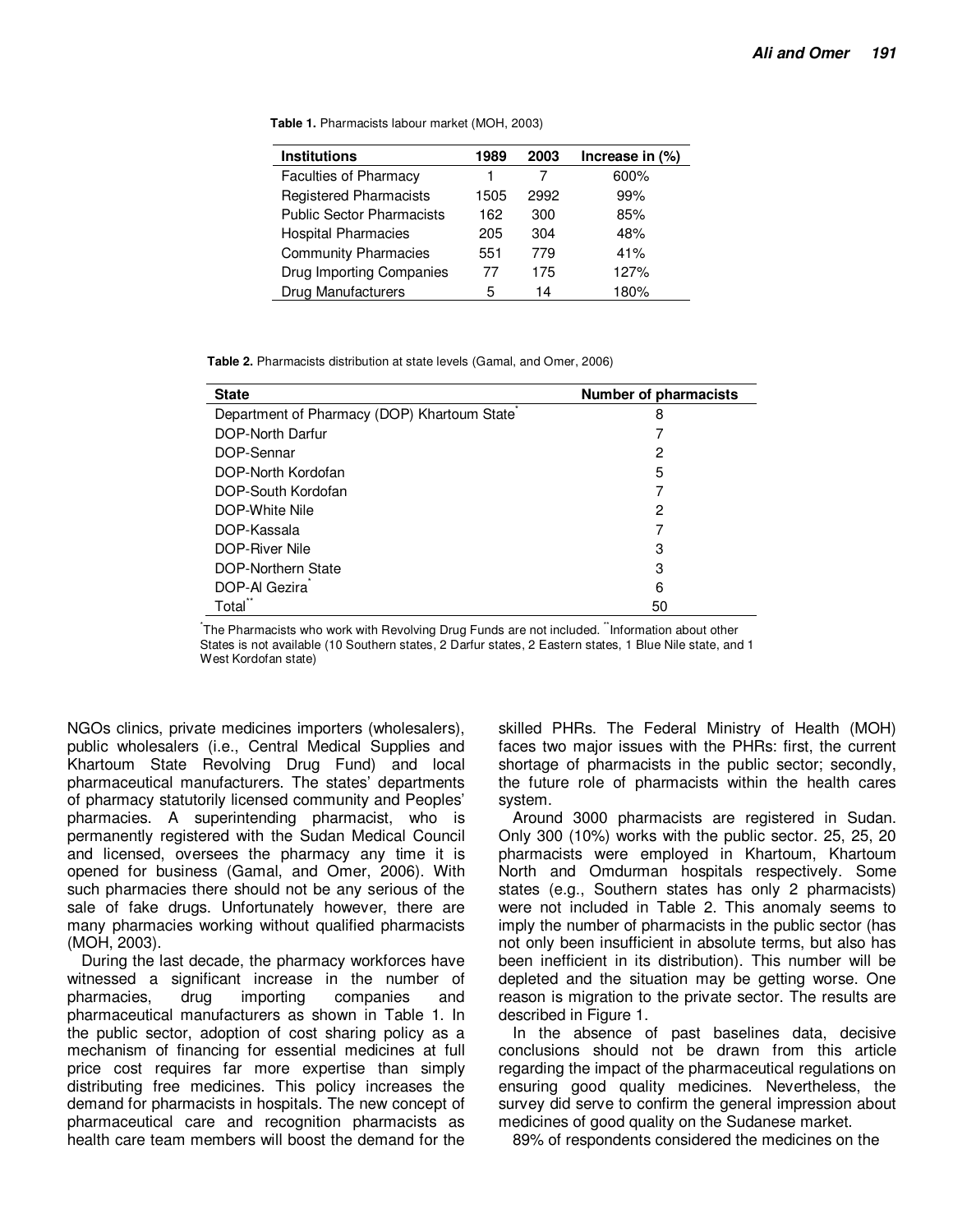

**Figure 1.** The increased numbers of non-registered medicines importers will facilitate the marketing of low quality medicines

Sudanese market are generally of good quality. Although 55% of the study population either strongly agree (21%) or agree (34%) with the statement the drug legislations in Sudan prohibit marketing of low quality medicines. 35% believe the transfer of authority to recently established the Federal Pharmacy and Poisons Board (FPPB) will undermine on medicines quality assurance system. 38% of the participants thought the replacement of FGDOP by FPPB will improve the medicines quality control system.

Only one-fourth of respondents were not very confident in current systems and safeguard to ensure the quality of medicines. 69% of respondents were somewhat confident in FGDOP regulates and monitors quality of medicines. The majority 79% of respondents agree with the statement ''decentralisation of licensing and inspection of pharmaceutical premises will improve the pharmaceutical control''.

After the approval of the Pharmacy and Poisons Act 2001, the Ministry of Animal Resources (dominated by veterinarians) took the responsibility of registration of veterinary medicines and the licensing of the whole and retail sellers of veterinary medicines. As expected, 91% of respondents thought, the splitting of drug registration between the MOH and the MOAR weakens the medicines control, compared with only 9% who thought the arrangement would improve the quality of medicines. One of the respondents added: "The splitting of the drug authority between MOH, which according to the Sudan constitution is fully responsible for the public health and MOAR, will create contradiction in lines of commands and public health would be compromised". 84% of respondents agreed with the statement "This new arrangement could cause conflict between two regulatory authorities"

93% of participants either strongly agree (73%) or agree (20%) the increased number of non-registered medicines distributors will facilitate the marketing of low quality medicines (Figure 1). When asked about updated requirements of medicines registration, only 25% of respondents thought the updated requirements are not sufficient to prevent marketing of low quality medicines. Nearly three-quarters (71%) agreed the pre-marketing surveillance is not enough to ensure the quality of medicines. The law regulating medicines was judged by the respondents as generally adequate (68%).

## **Medicines supply system**

The Act, for the first time in Sudan has given the responsibility of veterinary medicines to separate committees. The Ministry of Animal Resources took the law "in hand", and started the registration of veterinary medicines and the licensing of the veterinary medicines premises. The conflict in the shared authorities between the Ministry of Health and the chairman of the FPPB lead to the freezing of the Board since October 2002. The FGDOP continues in the process of medicines registration, inspection of the pharmaceutical premises and the licensing as before establishment of FPPB.

The Act also obliges the states' governments to take all steps necessary to ensure compliance with marketing of registered medicines in licensed premises. But, the weaknesses of the regulatory infrastructure and lack of political commitment at state levels, the leakage of low quality, unregistered medicines to those states are highly suspected. This left the door widely opened for informal marketing of medicines particularly in far states. The states regulatory authorities should take the advantage of the legal authority granted by the Sudan constitution and the Pharmacy, Poisons, Cosmetics and the Medical Devices Act 2001 to enforce the regulations and increase the frequency of the inspection visits to drug companies and retail pharmacies.

Experience has shown the poor regulation of medicines can lead to the prevalence of substandard, counterfeit, harmful and ineffective medicines on the national markets and the international commerce. The Sudanese pharmaceutical legal framework was described as one of the strictest pharmaceutical system in the region. One of the great loopholes in this system was found to be the increased number of non-registered medicines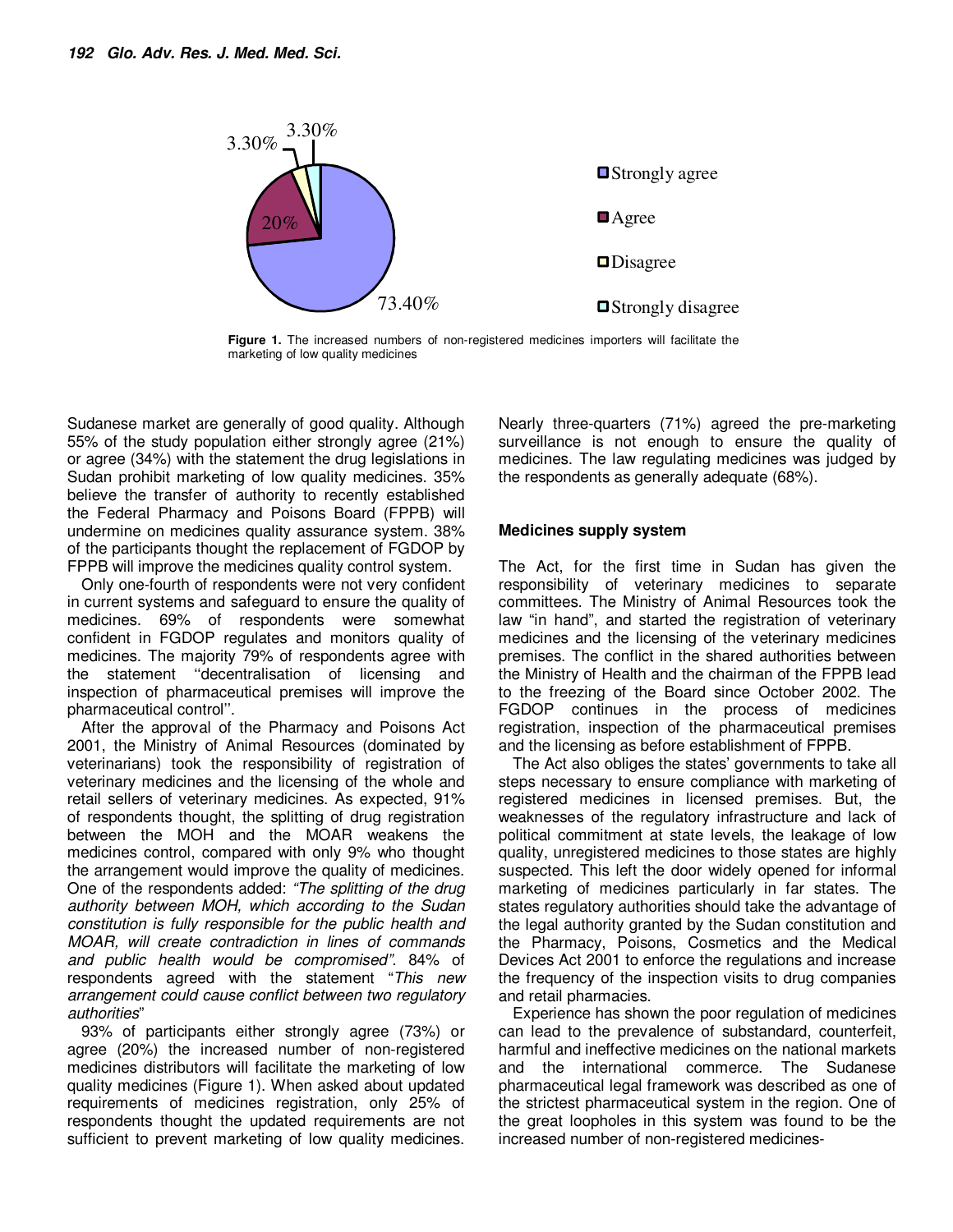governmental sources such as the Central Medical Supplies Public Organisation (CMSPO) and not-for-profit non-governmental Organisations (NGOs). Respondents were hopeful the double standard of rules enforcement would be lifted after the new national unity government take over, arguing the current situation in which public organisations (such as the CMSPO) sell non-registered medicines to the private pharmacies could enhance trading of counterfeit medicines and create unfair competition environment.

One of the respondent reported, "It is disturbing, in spite of the existence of appropriate legislation, illegal distribution of medicines by the CMSPO. The CMSPO continues to flourish, giving the impression the government is insensitive to harmful effect on the people of medicines distribution unlawfully, and some are of doubtful quality". During the past three years the CMSPO started to sell unregistered medicines to the private pharmacies. The CMSPO practice (he added) will undermine the inspection and medicines control activities and ultimately jeopardise the health of the people taking medication.

Not surprisingly all respondents strongly agreed the increased number of sources of non-registered medicines will lead to entrance of low quality medicines. This result is inline with the WHO recommendation, which encourages the regulatory authorities and state members` government to register all medicines before the marketing. The medicines imported by public sector organisations are not excluded (Bryman, 2004).

The FGDOP should define the norms, standards and specifications necessary for ensuring the safety, efficacy and quality of medicinal products. The availability, accuracy and clarity of drug information can affect the drug use decisions. The FGDOP does not have a welldeveloped system for pre-approval of medicines labels, promotional, and advertising materials. The terms and conditions under, which licenses to import, manufacture and distribute will be suspended, revoked or cancelled. This should be stringently applied to public, private and not-for-profit NGOs drug supplies organisations.

The predominant view, shared between the medicines' importers is the current pharmacy legislation to some extent satisfactory and managed to prohibit the marketing of low quality medicines. The recent post-marketing study carried by the National Drug Quality Control Laboratories, suggested the power of the current regulation is overestimated (WHO, 1991). The finding of this article indicates the application procedures of the current measures to ensure the quality of medicines should be revisited. The technical complexity of regulations, political, commercial and social implications, makes necessary a degree of mutual trust between concerned stakeholders (i.e., suppliers, doctors, pharmacists, consumer representatives and government agencies).

## **CONCLUSION AND RECOMMENDATION**

The study reveals the need for further research to find out how efficient the regulatory authorities at both federal and state levels are. The research also needed to discover whether or not counterfeit medicines are sold on the Sudanese market.

From the data obtained in this article some general inferences could be made:

1. The brad outlines remain intact, but preventing drug smuggling across national boarders (Sudan shares frontiers with 9 countries) is hard to police.

2. The enforcement of the Act and its regulation governing the manufacture, importation, sale, distribution and exportation of medicines are not adequate enough to control the illegal importation and sale of medicines in Sudan.<br>3

The splitting of the drug regulatory authority between two ministries and the marketing of unregistered medicines by public drug suppliers (namely the CMSPO, and RDFs), and NGOs undermine the quality of medicines and ultimately jeopardise the health of the people taking medication.

In the light of the findings the following recommendations could be useful at various levels:

1. There is an urgent need for government to implement the provisions of existing Act.

2. The government should adequately equip and fund the National drug Analysis laboratories to start active post-marketing surveillance.

3. A more spirited effort need to be made by FGDOP and the States' Departments of Pharmacy to ensure all the medicines on the pharmacies' shelves are registered and come from legal sources.

4. The states' departments of pharmacies are not in existence should be re-established and invigorated. They should be adequately funded to be able to acquire the necessary facilities for their operations.

5. The CMSPO should stop importation, manufacture and distribution of unregistered medicines. It should also cease selling the tenders' product to the private pharmacies. The latter practice undermines the inspection outcomes, because it makes inspectors task too difficult (i.e., can not identify the source of medicine whether it is CMSPO or not).

## **Ethical clearance and data protection consent**

Before starting the data collection, ethical clearance was obtained from the Federal Ministry of Health (MOH)- Research Ethics Committee. The first author signed the data protection consent and the respondents were informed it was an anonymous questionnaire and all the data collected are for the FGDOP assessment purpose.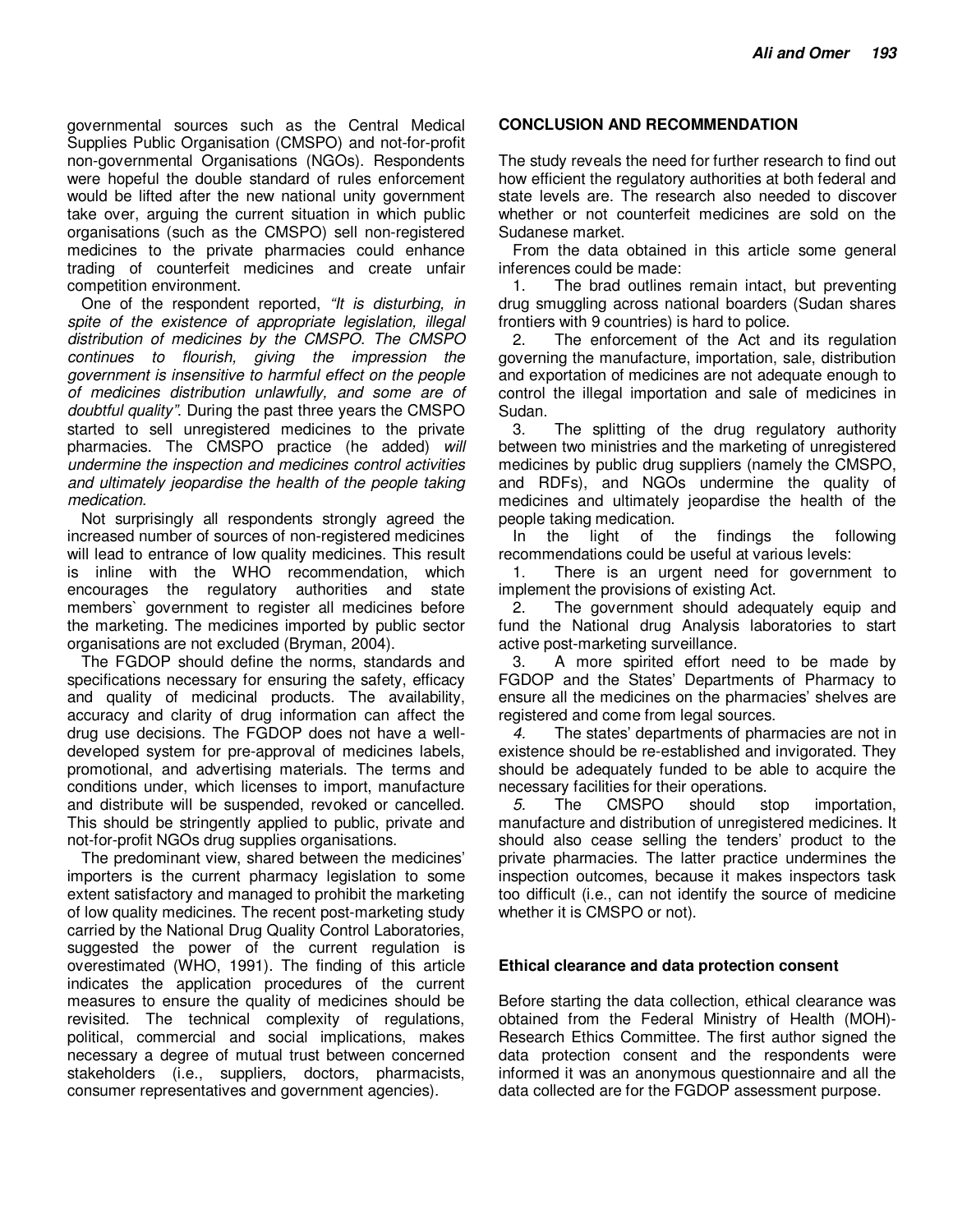Nevertheless, the participants were also informed the data processing would not be used to support any decision-making and would not cause any damage, and distress them or to their business.

#### **Research limitations**

The selection of one group of stakeholders and ignorance of the rest (such as the CMSPO, retail pharmacies, drug manufacturers, NGOs, consumers organisations, policymakers, regulators, police, customs, doctors, other health care professionals, and health professional unions, etc.) were not included. This means great caution must be exercised in any extrapolation to a country level statistical analysis, and percentage given must be regarded as rough estimates.

#### **Reliability and validity of the research instrument**

The sample chosen is indicative rather than fully representative and has been sized to be feasible in the time and resources available for the authors. However, the sample is thought to be sufficient to allow valid statistical analysis. Establishing the reliability and validity of measures are important for assessing their quality (Gamal, and Omer, 2006). The mentioned time, and resources constraints did not allow the authors to test the reliability and validity of the research instrument.

#### **REFERENCES**

- Ministry of Health (MOH) (2001). Act 2001: Pharmacy, Poisons, Cosmetic and Medical Devices. Ministry of Health (MOH): Sudan.
- Alubo SO (1994). Death for sale: A study of drug poisoning and deaths in Nigeria. Soc. Sci. Med. 38(1): 97 – 103.
- Andalo D (2004). Counterfeit drugs set alarm bells ringing. Pharm. J. pp.273- 341.
- Bryman A (2004). Social Research Method. (2<sup>nd</sup> Edition). Oxford University Press.
- Elfadil AA (2005). Quality assurance and quality control in the CMSPO.
- Erhun WO, Babalola OO, Erhun MO (2001). Drug regulation and control in Nigeria: The counterfeit drugs. J. Health and Population in Devel. Countries 4(2): 23– 34.
- Gamal KM, Omer AM (2006). A prescription for improvement: A short survey to identify reasons behind public sector pharmacists' migration. World Health and Population 2006 pp. 1-24
- Helling-Borda M (1995). The role and experience of the World Health Organisation in assisting countries to develop and implement national drug policies. Australian Prescriber 20 (Supp. 1): 34–38.
- Jallow M (1991). Evaluation of national drug policy in the Gambia, with special emphasis on the essential drug programme. University of Oslo: Norway.
- Lexchin J (1990). Drug makers and drug regulators: Too close for comfort. A study of the Canadian situation. Soc. Sci. and Med. 31(11): 1257 – 1263.
- Lofgren H, Boer R (2004). Pharmaceuticals in Australia: developments in regulation and governance. Soc. Sci. and Med. 58: 2397 - 2407.
- Ministry of Health (MOH) (2003). 25 years Pharmacy Strategy (2002- 2027). Khartoum: Sudan. Unpublished Report.
- National Drug Policy (NDP) (1997). Ministry of Health (MOH): Sudan.
- Osibo OO (1998). Faking and counterfeiting of drugs. West Afr. J. Pharm. 12(1): 53 – 57.
- Ratanwijitrasin S, Soumerai SB, Weerasuriya K (2001). Do national medicinal drug policies and essential drug programmes improve drug use? A review of experiences in developing countries. Soc. Sci. and Med. 53: 831–844.
- Rudolf PM, Bernstein IBG (2004). Counterfeit Drugs. New England J. Med. 350(14): 1384 - 1386.
- Shakoor O, Taylor RB, Behrens RH (1997). Assessment of the substandard drugs in developing countries. Tropical Med. and Int. Health 2(9): 839 – 845.
- Sibanda FK (2004). Regulatory excess: The role of regulatory impact assessment and the Competition Commission. In: Proceedings of the Pro-Poor Regulation and Competition Conference hosted by the Centre of Regulation and Competition (CRC), University of Manchester, UK, and the School of Public Management & Planning, University of Stellenbosch, Cape Town, 7-9 September 2004.
- WHO (1991). Counterfeit drugs: guidelines for the development of measures to combat counterfeit drug. Geneva: World Health Organisation. WHO/EDM/QSM/1990.1.
- World Health Organisation / Drug Action Programme (WHO/DAP) (1996). Comparative analysis of international drug policies. Report from the second workshop Geneva, June 1996.
- WHO (2009). International drug policies. Geneva: Switzerland.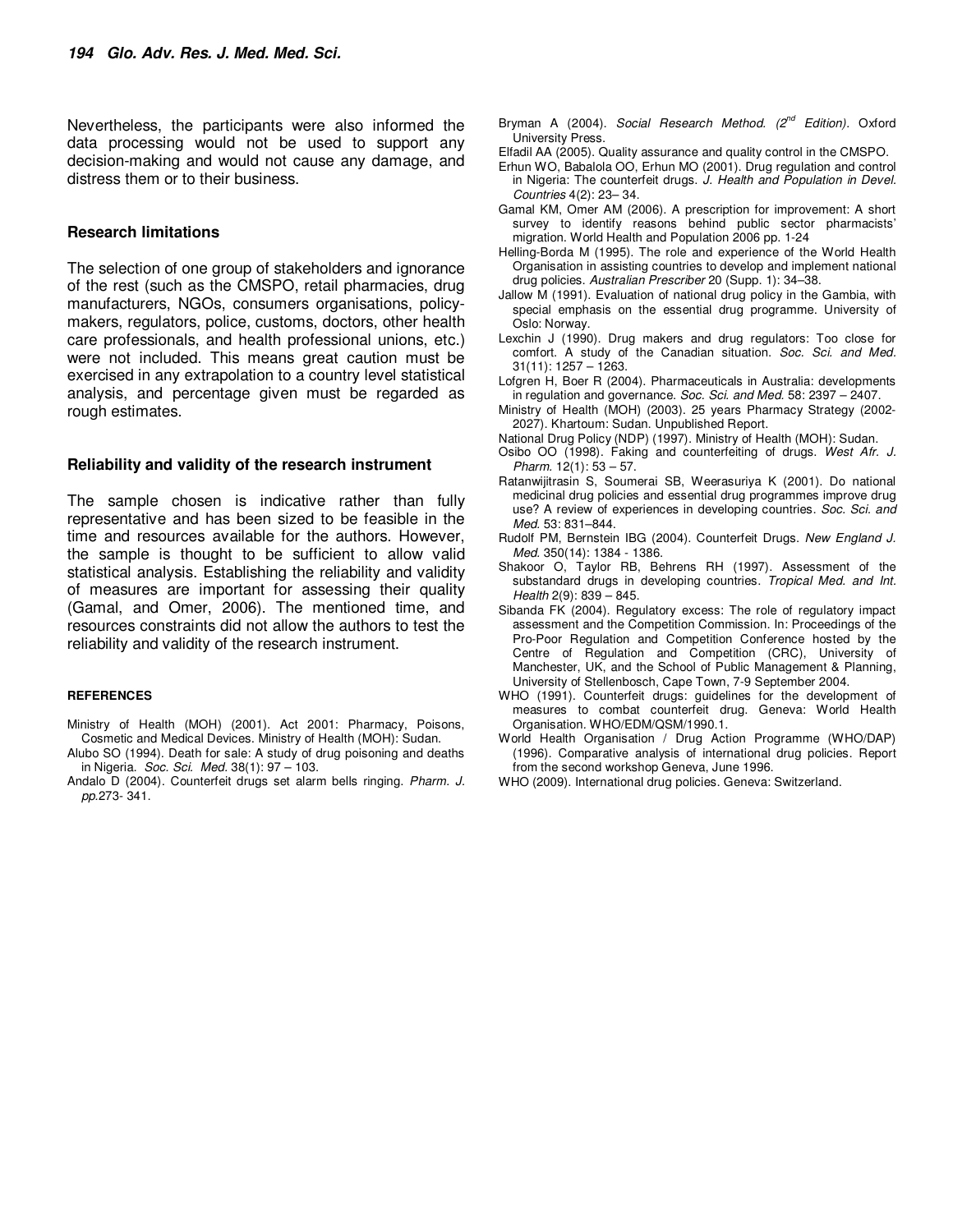## **Appendix (1) Research Questionnaire**

#### **Please mark the best answer with an X**

Example:

| Strongly agree              |  |
|-----------------------------|--|
| Agree                       |  |
| Neither (agree or disagree) |  |
| Disagree                    |  |
| Strongly disagree           |  |
|                             |  |

## **1. Thinking about pharmaceutical products available in Sudan today, would you consider medicines to be?**

High quality 1 Generally of good quality 2 Low quality Very low quality 4 I do not know

| $\overline{c}$ |
|----------------|
| 3              |
| 4              |
| 5              |

## **2. Do you agree or disagree the drug legislations prohibit marketing of low quality medicines in Sudan?**

| Strongly agree              |   |
|-----------------------------|---|
| Agree                       | っ |
| Neither (agree or disagree) | з |
| <b>Disagree</b>             |   |
| Strongly disagree           | 5 |
|                             |   |

## **3. How much confidence do you have in the systems and safeguards currently in place to ensure the quality of drugs available in Sudan today?**

| Very confident       |   |
|----------------------|---|
| Somewhat confident   |   |
| Not very confident   | 3 |
| Not at all confident |   |

**4. How much confidence do you have in the way the Federal government regulates and monitors quality of medicines?** 

| Very confident       |   |
|----------------------|---|
| Somewhat confident   |   |
| Not very confident   | ാ |
| Not at all confident |   |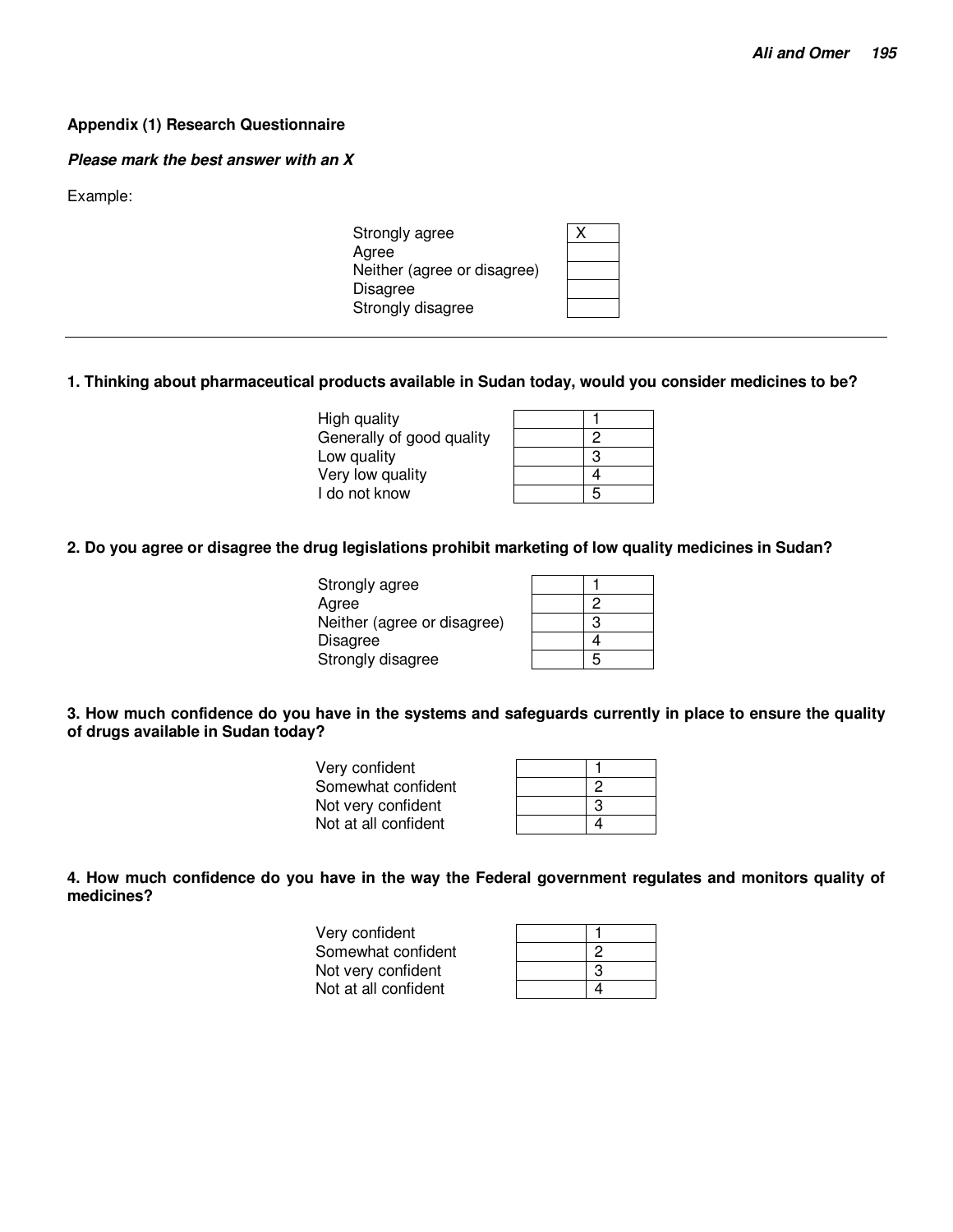**5. After approval of the Pharmacy and Poisons Act 2001, the Ministry of Animal Resources took the responsibility of registration and control of veterinary medicines and the licensing of their premises. This action will**: (Tick more than one)

> Improve the quality control of medicines Weaken the role of the Ministry of Health in public health protection Cause conflict between medicine control authorities

**6. According to the Pharmacy and Poisons Act 2001, the authority of controlling quality of medicines and poisons was given to Federal Pharmacy and Poisons Board instead of the General Directorate of Pharmacy. This amendment:** 

> Will improve the medicines quality assurance system Will have no effect at all Will to some extent, undermine the medicine quality control system Will entirely undermine the medicine quality control system

| 2 |
|---|
| 3 |
| 4 |

 $No = 2$ 

 $Yes =$ 1

**7. The provisions of the Pharmacy and Poisons Act 2001 gave the authority of licensing of pharmacies premises and their inspection to state health authorities. This action will enhance the medicines control:** 

> Strongly agree Agree Neither (agree or disagree) 3 **Disagree** Strongly disagree

| 2 |
|---|
| 3 |
| 4 |
| 5 |

**8. Increased number of unregistered medicines importers will facilitate the marketing of low quality and counterfeit medicines:** 

| Strongly agree              |   |
|-----------------------------|---|
| Agree                       |   |
| Neither (agree or disagree) | າ |
| Disagree                    |   |
| Strongly disagree           |   |

## **9. Do you think that over the past four years, low quality (counterfeit) medicines in Sudan have?**

Has not changed 1 Become less of a problem 2 Become more of a problem 3

**10. How serious a problem do you believe low quality medicines (counterfeit) are in Sudan today? Is this a problem that is**?

| Not at all serious |   |
|--------------------|---|
| Not very serious   |   |
| Somewhat serious   | ົ |
| Very serious       |   |

| 2 |
|---|
| 3 |
| 2 |